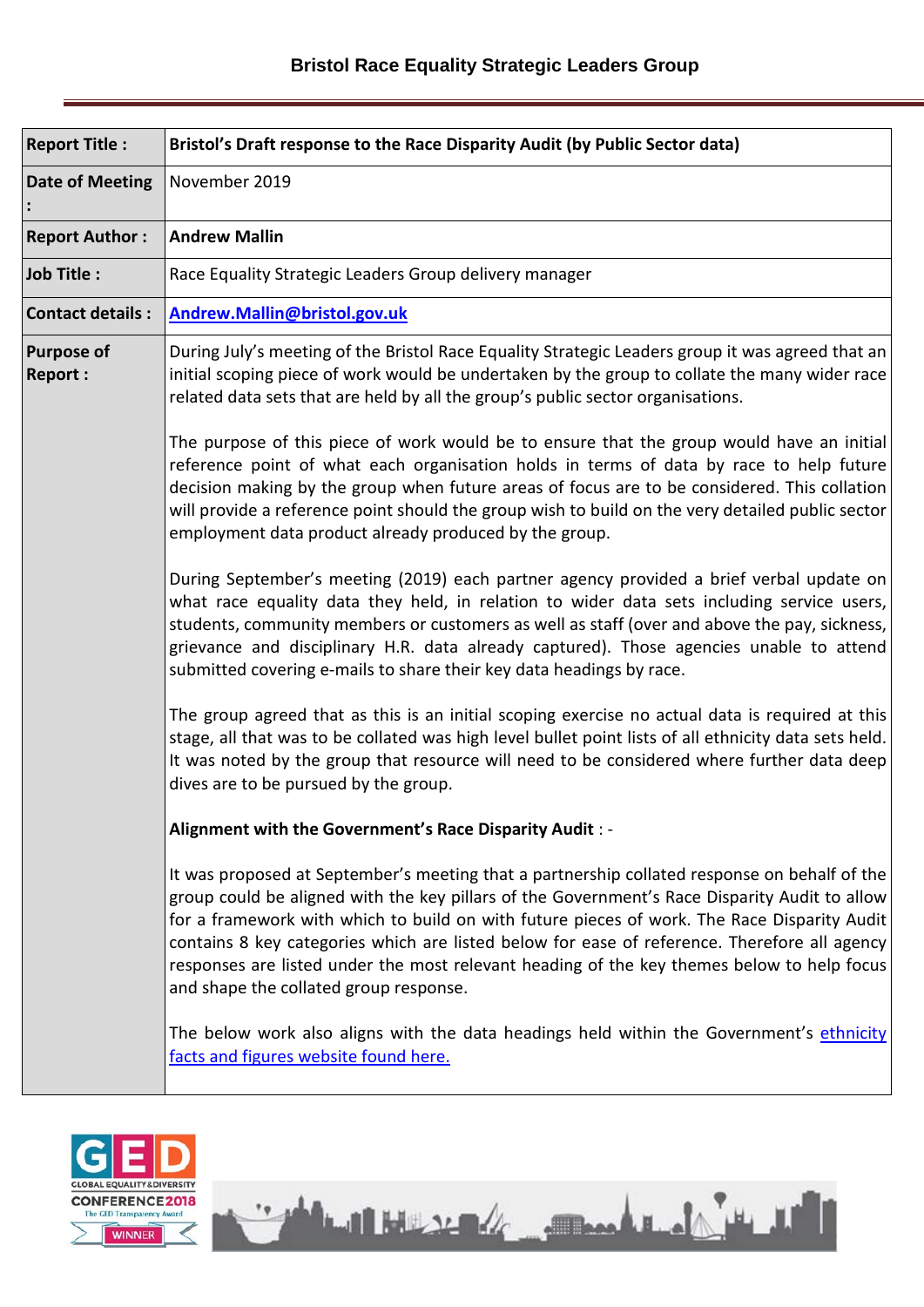## **Bristol Race Equality Strategic Leaders Group**

|                                                                            | Race Disparity Audit - 8 key themes                                                                                                                                                                                                                                                                                                                                                                                                                                                                                                                                                                                                                                                                  |                                                                         |  |
|----------------------------------------------------------------------------|------------------------------------------------------------------------------------------------------------------------------------------------------------------------------------------------------------------------------------------------------------------------------------------------------------------------------------------------------------------------------------------------------------------------------------------------------------------------------------------------------------------------------------------------------------------------------------------------------------------------------------------------------------------------------------------------------|-------------------------------------------------------------------------|--|
|                                                                            | 1)<br>Community 2)<br>Education<br>Housing<br>5)<br>Crime and policing<br>4)<br>6)<br>Criminal Justice System 7)<br>Health                                                                                                                                                                                                                                                                                                                                                                                                                                                                                                                                                                           | 3) Labour market participation and income<br>8) Public Sector Workforce |  |
| <b>Alignment to</b><br>annual work<br>plan of Strategic<br>Leaders group : | This builds on the key action of producing Bristol's second Race Equality Data product during<br>the 2019 work plan.<br>The RESLGs group work plan for 2020 will be confirmed in early 2020.                                                                                                                                                                                                                                                                                                                                                                                                                                                                                                         |                                                                         |  |
| Opportunities /<br><b>Benefits:</b>                                        | This scoping work could potentially facilitate the opportunity for Bristol's Race Equality<br>Strategic Leaders group (and wider partners) to work towards producing a direct city wide<br>response to the Government's Race Disparity Audit.<br>In compiling this report it is recognised there will be opportunities to collate a wider Bristol<br>response. This can be achieved by building on this initial response by cross referencing other<br>relevant pieces of work underway that are also using data and being progressed by other key<br>strategic groups and bodies across the city.<br>With approval from these wider groups and Bristol's RESLG future iterations of a city response |                                                                         |  |
|                                                                            | could include other detailed pieces of relevant work such as the Lammy Review work and the<br>Commission on Race Equality's work focusing on Education.                                                                                                                                                                                                                                                                                                                                                                                                                                                                                                                                              |                                                                         |  |
| <b>Contributing</b><br>agencies to date                                    | During the scoping exercise responses have been received from a broad range of public sector<br>agencies working across Bristol namely (including abbreviations used in report) : -                                                                                                                                                                                                                                                                                                                                                                                                                                                                                                                  |                                                                         |  |
|                                                                            | <b>Crown Prosecution Service (CSP)</b>                                                                                                                                                                                                                                                                                                                                                                                                                                                                                                                                                                                                                                                               | <b>North Bristol NHS Trust (NBT)</b>                                    |  |
|                                                                            | University of the West of England, Bristol<br>(UWE)                                                                                                                                                                                                                                                                                                                                                                                                                                                                                                                                                                                                                                                  | <b>University of Bristol (UoB)</b>                                      |  |
|                                                                            | Avon and Wiltshire Mental Health Partnership<br><b>NHS Trust (AWP)</b>                                                                                                                                                                                                                                                                                                                                                                                                                                                                                                                                                                                                                               | <b>Bristol City Council (BCC)</b>                                       |  |
|                                                                            | <b>Probation Service Bristol and South</b><br><b>Gloucestershire Local Delivery Unit (Probation)</b>                                                                                                                                                                                                                                                                                                                                                                                                                                                                                                                                                                                                 | <b>Avon and Somerset Constabulary</b><br>(Police)                       |  |
|                                                                            | <b>University Hospitals Bristol NHS Foundation</b><br>Trust (UHB)                                                                                                                                                                                                                                                                                                                                                                                                                                                                                                                                                                                                                                    | <b>HMP Bristol</b>                                                      |  |
|                                                                            | NHS Bristol, North Somerset & South<br><b>Gloucestershire CCG</b>                                                                                                                                                                                                                                                                                                                                                                                                                                                                                                                                                                                                                                    | <b>Avon Fire &amp; Rescue Service (AFRS)</b>                            |  |
|                                                                            |                                                                                                                                                                                                                                                                                                                                                                                                                                                                                                                                                                                                                                                                                                      |                                                                         |  |

Martin Holly Are an and the Martin Holly

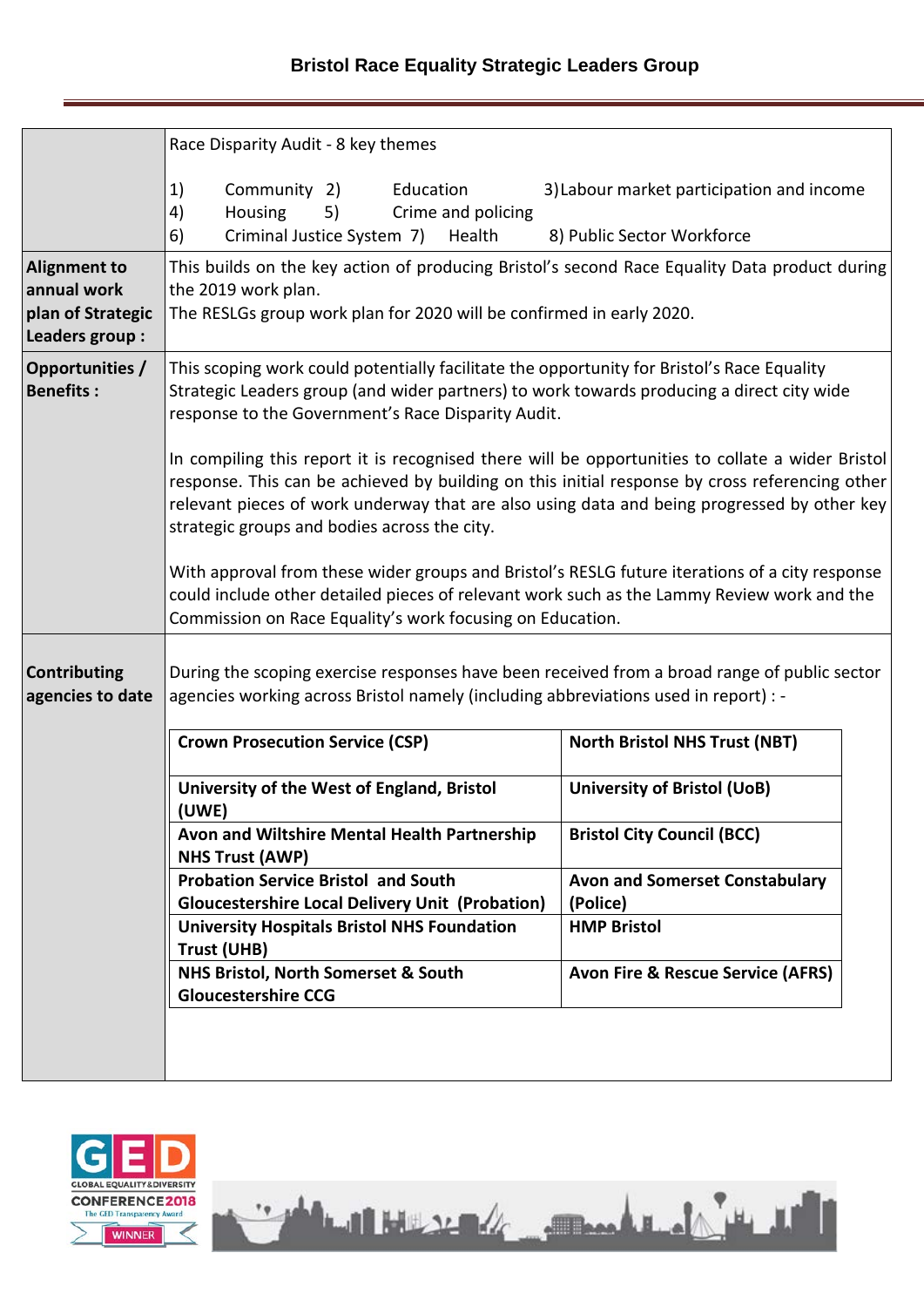| <b>Bristol's Data</b><br>alignment to the<br><b>Race Disparity</b><br><b>Audit</b> |                | All responses received have been aligned to the most appropriate theme of the Government's<br>Race Disparity Audit as listed below : -                                                                                                                                              |                        |
|------------------------------------------------------------------------------------|----------------|-------------------------------------------------------------------------------------------------------------------------------------------------------------------------------------------------------------------------------------------------------------------------------------|------------------------|
|                                                                                    |                | Race Disparity Audit - 8 key themes                                                                                                                                                                                                                                                 |                        |
|                                                                                    | 1)<br>4)<br>7) | Community<br>Education 3) Labour market participation and income<br>2)<br>Crime and policing<br>6)<br>Housing<br>5)<br><b>Criminal Justice System</b><br><b>Public Sector Workforce</b><br>Health<br>8)                                                                             |                        |
|                                                                                    | 1)             | <b>Community</b><br>see health and other key themes for relevant information.                                                                                                                                                                                                       |                        |
|                                                                                    |                |                                                                                                                                                                                                                                                                                     |                        |
|                                                                                    | 2)             | <b>Education</b>                                                                                                                                                                                                                                                                    |                        |
|                                                                                    |                | Race related data sets held                                                                                                                                                                                                                                                         | <b>Agency</b>          |
|                                                                                    |                | A range of key pieces of work in relation to the Education theme are<br>being led in Bristol by the Commission on Race Equality (CORE). These<br>key initiatives can be referenced and included for future iterations of<br>this document with specific data sets being focused on. | <b>CORE</b>            |
|                                                                                    |                | Success at graduation and careers after graduation.<br>Education outcomes covering schools, colleges and universities and<br>there will be consistency by educational level in data recording.                                                                                      | UWE,<br><b>Bristol</b> |
|                                                                                    |                | UWE could also break the data down to look at the pathways into<br>healthcare or education professions.                                                                                                                                                                             | UWE,<br><b>Bristol</b> |
|                                                                                    |                | Application data (Home Undergraduate UCAS applications BAME/White<br>breakdown) - External Relations.                                                                                                                                                                               | <b>UoB</b>             |
|                                                                                    |                | Admissions data (Home UG registrations BAME/White breakdown as<br>well as by HESA ethnicity codes) - External Relations                                                                                                                                                             | <b>UoB</b>             |
|                                                                                    |                | Retention data (Home UG BAME/White breakdown as well as by HESA<br>ethnicity codes) - Student Inclusion                                                                                                                                                                             | <b>UoB</b>             |
|                                                                                    |                | Awards data (Home UG BAME/White breakdown as well as by HESA<br>ethnicity codes) - Student Inclusion                                                                                                                                                                                | <b>UoB</b>             |
|                                                                                    |                | Data on progression to careers/PG study (Home UG BAME/White<br>breakdown as well as by HESA ethnicity codes)                                                                                                                                                                        | <b>UoB</b>             |
|                                                                                    |                | Ethnicity data on all Children in Care -                                                                                                                                                                                                                                            | <b>BCC</b>             |
|                                                                                    |                | Ethnicity by school attendance and attainment.                                                                                                                                                                                                                                      | <b>BCC</b>             |
|                                                                                    |                | Attainment for Phonics, EY, KS1, KS2 and KS4 for both Attainment 8 &<br>Progress 8                                                                                                                                                                                                  | <b>BCC</b>             |
|                                                                                    |                | Exclusions                                                                                                                                                                                                                                                                          | <b>BCC</b>             |
|                                                                                    |                | SEN(D) - Attainment EY, Ks1, KS2 and KS4 A8 and P8-only SEN                                                                                                                                                                                                                         | <b>BCC</b>             |

The Mercedes Company of the Mercedes

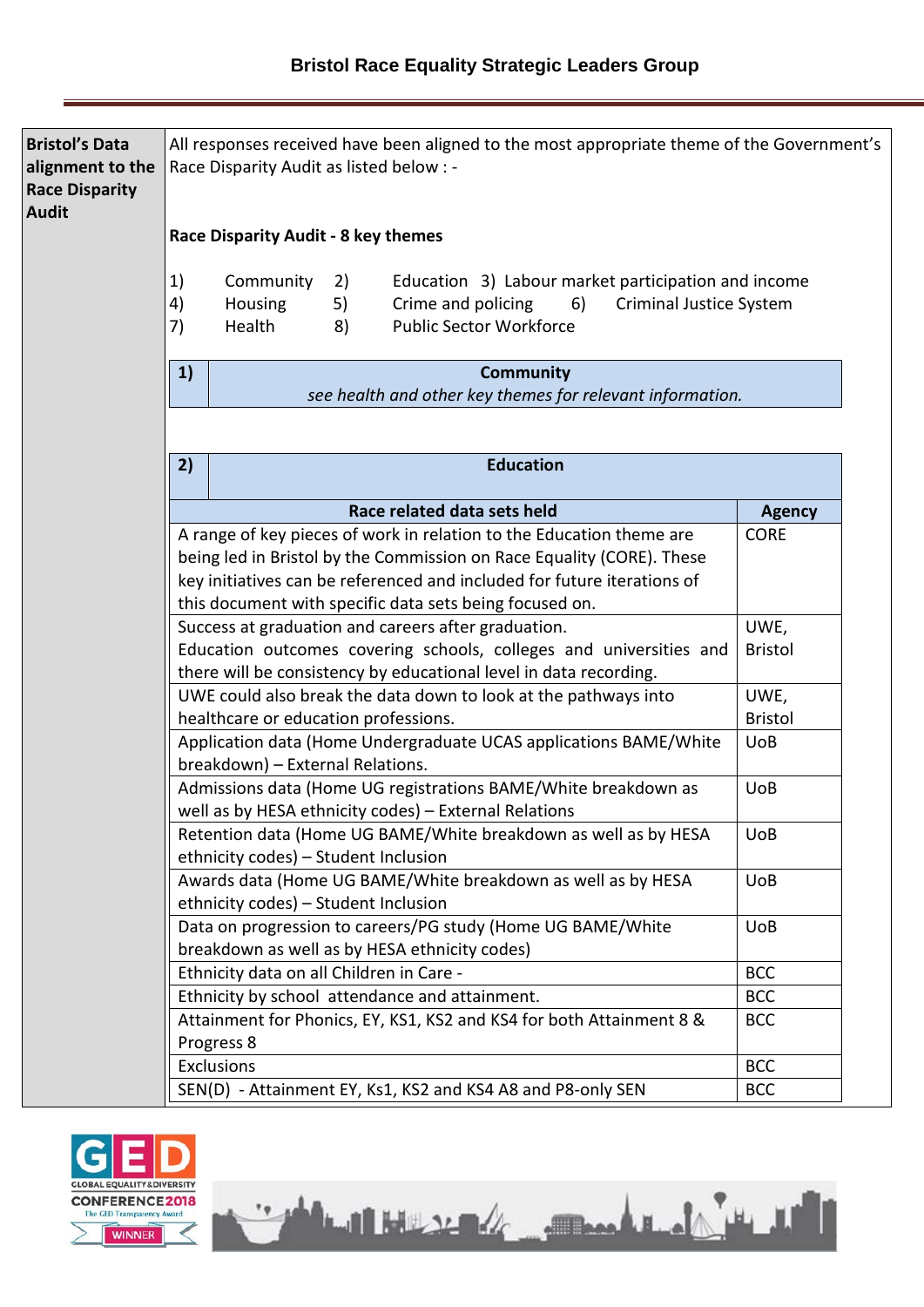| <b>Autistic Spectrum Conditions</b>                      | <b>BCC</b> |
|----------------------------------------------------------|------------|
| <b>Hearing Impairment</b>                                | <b>BCC</b> |
| Moderate Learning Difficulty                             | <b>BCC</b> |
| Multi-Sensory Impairment                                 | <b>BCC</b> |
| Other Difficulty/Disability                              | <b>BCC</b> |
| <b>Physical Disability</b>                               | <b>BCC</b> |
| Profound & Multiple Learning Difficulty                  | <b>BCC</b> |
| SEN support but no specialist assessment of type of need | <b>BCC</b> |
| <b>Severe Learning Difficulty</b>                        | <b>BCC</b> |
| Social, Emotional and Mental Health                      | <b>BCC</b> |
| <b>Specific Learning Difficulty</b>                      | <b>BCC</b> |
| Speech, Language and Communication Needs                 | <b>BCC</b> |
| Visual Impairment                                        | <b>BCC</b> |
| Ethnicity data also held on Educational attainment : -   | <b>BCC</b> |
| Early Years GLD                                          |            |
| Key Stage Reading, Writing & Maths combined (RWM)<br>п   |            |
| Key Stage Reading, Writing & Maths combined (RWM)<br>п   |            |
| $Van$ $C+222$ $A$ $CCT$ $A+2i$                           |            |

# Key Stage 4 GCSE attainment

### **3) Labour market participation and income** *n/a at time of report*

| 4) | <b>Housing</b>                                                                                                                                                                                         |               |  |  |
|----|--------------------------------------------------------------------------------------------------------------------------------------------------------------------------------------------------------|---------------|--|--|
|    | Race related data sets held                                                                                                                                                                            | <b>Agency</b> |  |  |
|    | Housing and Landlord Services has approximately 33,000<br><b>Bristol City Council</b><br>tenants living in 27,000 homes. By ethnicity: 70% White<br>British, 19% BME, 6% not known and 4% White Other. |               |  |  |
|    | Ethnicity information for all housing applicants on the<br><b>Bristol City Council</b><br>housing register (housing waiting list) - approximately<br>12,800 households.                                |               |  |  |
|    | Ethnicity information for residents who receive housing<br><b>Bristol City Council</b><br>service provision.                                                                                           |               |  |  |
|    | Ethnicity data in relation to households requesting<br><b>Bristol City Council</b><br>homeless prevention advice or services.                                                                          |               |  |  |

The Mercedes Comment of the M

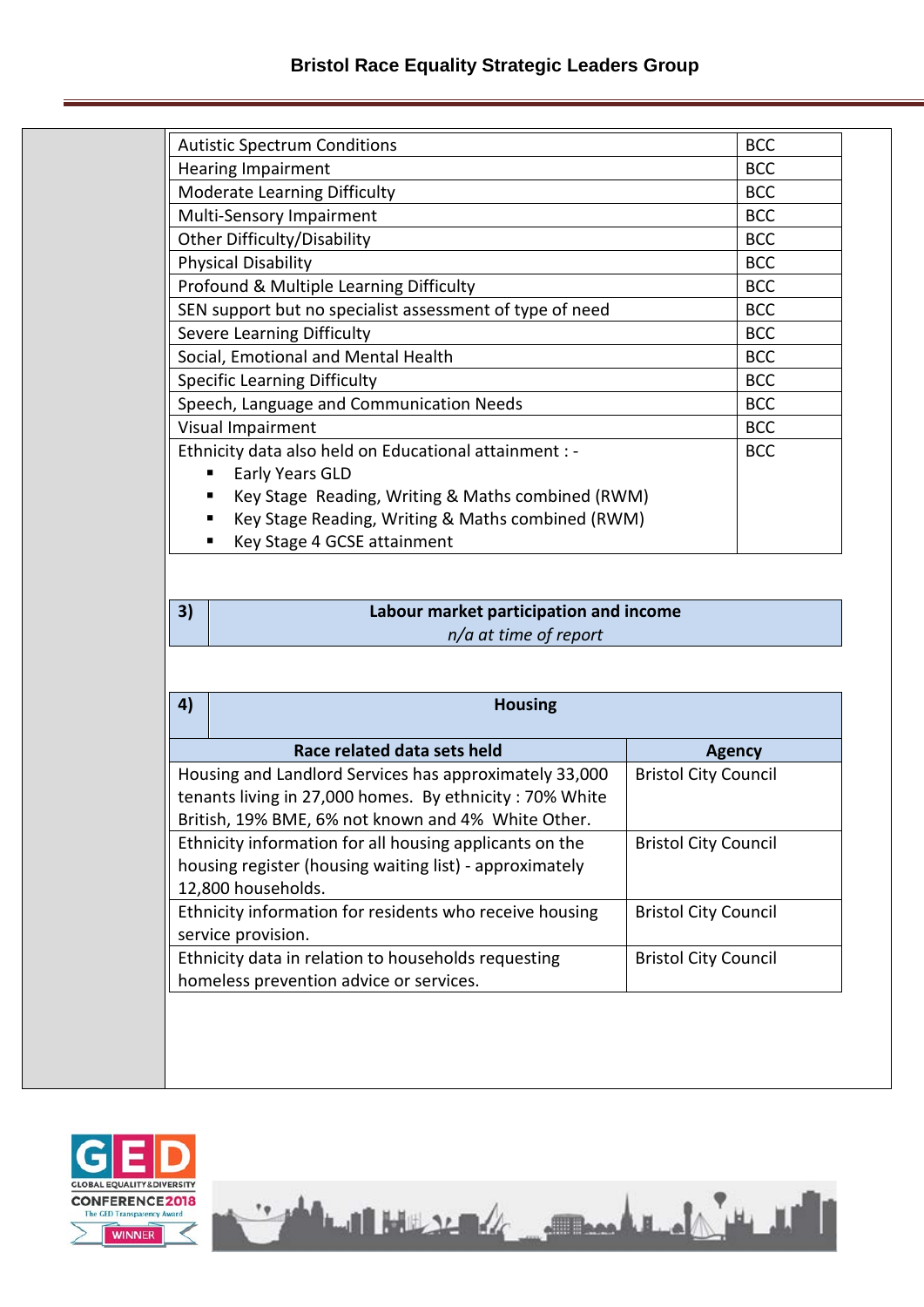#### **5) Crime and Policing**

*(To be cross referenced with Criminal Justice Sector headings listed below)*

In addition to the data sets listed below, this section of the response can be expanded further by cross referencing additional criminal justice sector data sets being utilised under the work of the Lammy Review group active within the region. Some of these data sets are listed below and additional sets specific to the group can be included for future iterations of this report.

| Race related data sets held                               | <b>Agency</b>           |
|-----------------------------------------------------------|-------------------------|
| - Anti-Social Behaviour cases                             | Bristol City Council -  |
| - Restorative Justice                                     | <b>Community Safety</b> |
| - Hate Crime Services                                     |                         |
| - Chanel / Prevent                                        |                         |
| <b>Disproportionality Profile 2018</b>                    | Bristol City Council -  |
| -The number of BAME young people in Bristol who enter     | Youth Offending Team    |
| the youth justice system in line with the BAME population |                         |
| in the 10-17 age group.                                   |                         |
| -BAME young people in the Pre-Court Outcomes              |                         |
| -BAME Young people in Community Outcomes                  |                         |
| -BAME Young people in Custodial Outcomes                  |                         |
| -Ethnicity of young people that Bristol YOT work with     |                         |
| Scrutiny of police powers panel                           | <b>PCC</b>              |
| Quarterly Stop and Search Report for Scrutiny Panel       | <b>PCC</b>              |
| Police Use of Powers report by ethnicity                  | Avon & Somerset Police  |

#### **6) Criminal Justice System**

*(To be cross referenced with Crime and Policing headings listed above)*

In addition to the data sets listed below, this section of the response can be expanded further by cross referencing additional criminal justice sector data sets being utilised under the work of the Lammy Review group active within the region. Some of these data sets are listed below and additional sets specific to the group can be included for future iterations of this report.

| Race related data sets held                                  | <b>Agency</b>            |
|--------------------------------------------------------------|--------------------------|
| Ethnic background of defendants to understand any            | <b>CPS</b>               |
| disproportionality in CPS decision making across defendants. |                          |
| -No of prisoners with ACCT open (per month)                  | <b>HM Prison Bristol</b> |
| -No of prisoners committed violent act (per month)           |                          |
| -No of prisoners victim of violence (per month)              |                          |
| -No of prisoners where staff used UoF (per month)            |                          |

Latitude de Companie de la

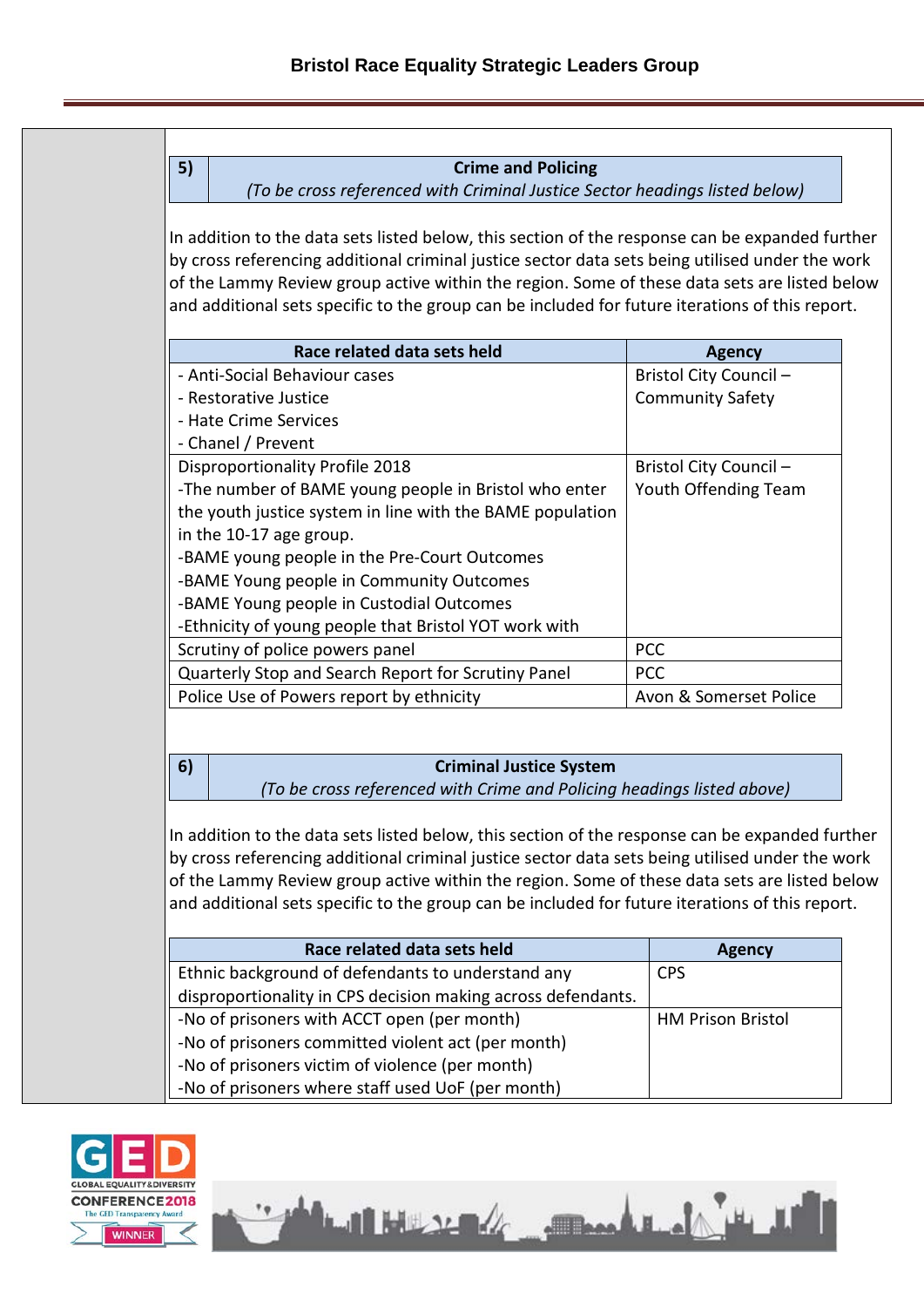| -No of prisoners segregated (per month)                        |                                |
|----------------------------------------------------------------|--------------------------------|
| -No of prisoners on ROTL / ROR / RDR                           |                                |
| -No of prisoners refused HDC if applicable (per month)         |                                |
| -No of prisoners enrolled in Weston College (Education)        |                                |
| -No of prisoners attended gym (per month)                      |                                |
| -Orderlies/Red bands (snaphot)                                 |                                |
| -No of Server Workers if applicable (snapshot)                 |                                |
| -No of Kitchen Workers (snapshot)                              |                                |
| -Prisoners on closed visits (per month)                        |                                |
| -Intel led searching (tasked by security) (per month)          |                                |
| Ongoing work being led by Lammy Review group in relation       | Lammy Review Group,            |
| to recording practices around ethnicity characteristics across | <b>PCC and all Criminal</b>    |
| all Criminal Justice Sector agencies.                          | <b>Justice Sector Partners</b> |
| Ensure CRC complies with Lammy Review Recommendation           | Probation                      |
| 32. Collecting data to cover all protected characteristics     |                                |
| Complaints made by service users by ethnicity to ensure no     | Probation                      |
| groups receive disproportionally lower outcomes/service        |                                |
| Percentage of total caseload by ethnicity                      | Probation                      |
| Accredited programme completions by ethnicity                  | Probation                      |
| Breaches by ethnicity                                          | Probation                      |

| 7)                                 | <b>Health</b>                                                         |               |
|------------------------------------|-----------------------------------------------------------------------|---------------|
|                                    | Race related data sets held                                           | <b>Agency</b> |
|                                    | Equality Delivery System grading exercise (min. every 4 years)        | <b>NHS</b>    |
|                                    | designed to help local NHS organisations, with local stakeholders, to | Organisations |
|                                    | review and improve their performance for patients, communities        |               |
|                                    | and staff in respect to all nine characteristics protected by the     |               |
|                                    | Equality Act-we collect demographic data of those consulted with.     |               |
|                                    | Inpatient & Outpatient admissions / attendances                       | <b>UHB</b>    |
|                                    | <b>Inpatient Survey results</b>                                       | <b>UHB</b>    |
|                                    | Patient complaints                                                    | <b>UHB</b>    |
|                                    | JSNA community data-various cuts of data that explore                 | <b>NBT</b>    |
| health/social inequalities by race |                                                                       |               |
|                                    | Inpatient & Outpatient admissions / attendances                       | <b>NBT</b>    |
|                                    | BAME Service Users of Community Services by Service (e.g              | AWP           |
|                                    | Dementia Services; Assessment & Recovery; Early Intervention)         |               |
|                                    | <b>BAME Service Users using In-patient services</b>                   | AWP           |
|                                    | <b>BAME Service Users in Secure Services</b>                          | <b>AWP</b>    |
|                                    | <b>BAME Service Users in our Specialised Services</b>                 | AWP           |
|                                    | <b>BAME Service Users in our CAMHS services</b>                       | AWP           |

The Mercedes of Company of the M

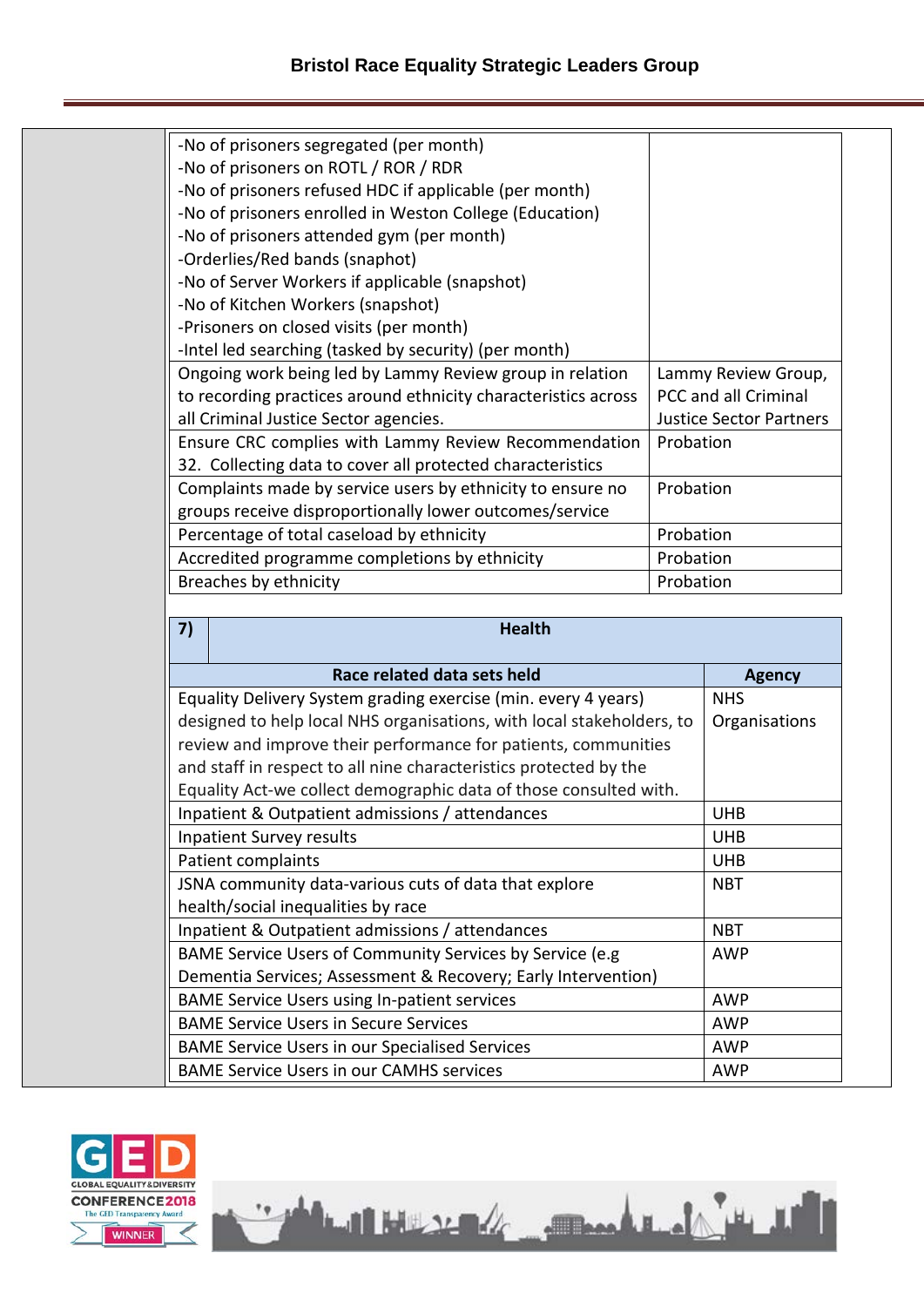| BAME Service Users in our Specialised Services (e.g. Specialist Deaf | <b>AWP</b>          |
|----------------------------------------------------------------------|---------------------|
| Mental Health Services; Forensic Learning Disability Team etc.)      |                     |
| <b>BAME Complaints, Comments and Compliments</b>                     | AWP                 |
| <b>BAME Friends and Family Test</b>                                  | AWP                 |
| <b>BAME Community Services FFT survey</b>                            | AWP                 |
| BAME Service Users with Care Programme Approach (CPA) in place       | AWP                 |
| BAME Service Users with Care Programme Approach (CPA) reviews        | AWP                 |
| <b>BAME Serious Untoward Incidents (SUI)</b>                         | AWP                 |
| Public Health Commissioned Services ethnicity data on -              | <b>Bristol City</b> |
| - Sexual Health Services                                             | Council             |
| - Drug and Alcohol Treatment Services                                |                     |
| - Integrated Child Health Services                                   |                     |
| - Stop Smoking Services                                              |                     |
| - Mid Life Health Checks                                             |                     |
| Outcomes of individuals who are receiving treatment for drug and     | <b>Bristol City</b> |
| alcohol interventions.                                               | Council             |
| ** The Equality Delivery System is the NHS improvement tool for      |                     |
| <b>Hospital Trusts</b>                                               |                     |

#### **8) Public Sector Workforce**

*(Data already contained in Bristol's Race Equality H.R. Data product not listed)*

\*Please note that data headings listed below are only those categories not already included in version 1 (2017) and version 2 (2019) of Bristol's Race Equality H.R. Data product. Within these published reports all agencies included in this response already submit the following data to inform Bristol's collective Race Equality picture on a bi-annual basis : -

- **Ethnicity of all employees**
- **Ethnicity by pay band**
- **Ethnicity by disciplinary, long term/persistent sickness, grievance**
- **Comparison of collective performance against ethnicity groups of Bristol's population**

| Race related data sets held                                       | <b>Agency</b>            |
|-------------------------------------------------------------------|--------------------------|
| Recruitment to university                                         | <b>UWE</b>               |
| Retention in university                                           | <b>UWE</b>               |
| Staff in post / starters / leavers                                | <b>UHB</b>               |
| Recruitment – applicants / shortlisted / appointed                | <b>UHB</b>               |
| Data reported for the Workforce Race Equality Standard:           | <b>NHS Organisations</b> |
| Percentage of staff in each of the Agenda for Change Bands 1-9 or | <b>NHS Organisations</b> |
| Medical and Dental subgroups and Very Senior Managers (including  |                          |



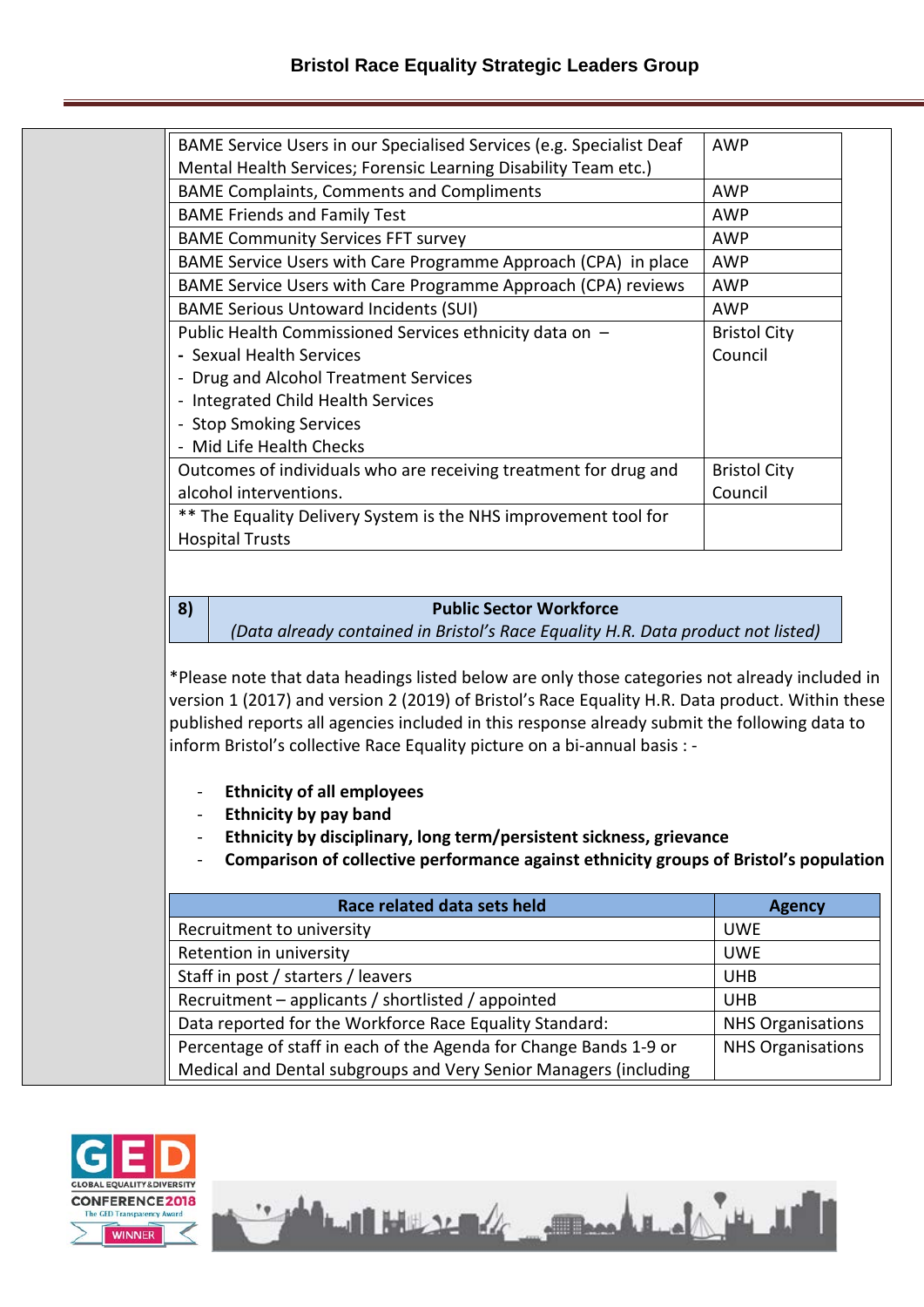| executive Board members) compared with % of staff in all workforce.             |                          |
|---------------------------------------------------------------------------------|--------------------------|
| Relative likelihood of BME staff being appointed from shortlisting              | <b>NHS Organisations</b> |
| compared with white staff across all posts                                      |                          |
| Relative likelihood of BME staff accessing non-mandatory training &             | <b>NHS Organisations</b> |
| CPD compared with white staff                                                   |                          |
| National NHS Staff Survey indicators (comparing the responses for               | <b>NHS Organisations</b> |
| white and BME staff)                                                            |                          |
| % of staff experiencing harassment, bullying or abuse from patients,            | <b>NHS Organisations</b> |
| relatives or public in last 12 months                                           |                          |
| % believing that the organisation provides equal opportunities for              | <b>NHS Organisations</b> |
| career progression or promotion                                                 |                          |
| In the last 12 months have staff personally experienced                         | <b>NHS Organisations</b> |
| discrimination at work from any of the following? Manager/team                  |                          |
| leader or other colleagues                                                      |                          |
| Percentage difference between the organisations' Board membership               | <b>NHS Organisations</b> |
| and its overall workforce disaggregated: • By voting membership of              |                          |
| the Board • By executive membership of the Board (comparing the                 |                          |
| difference for white and BME staff)                                             |                          |
| Examine workforce representation against local populations & BAME               | <b>CPS</b>               |
| progression and representation through the CPS grading system.                  |                          |
| Examines engagement levels to assess cultural or operational issues             | <b>CPS</b>               |
| that could adversely affect engagement / motivation / productivity.             |                          |
| Examines the work/life balance of employees via take-up of various              | <b>CPS</b>               |
| schemes / application of policies, adherence to relevant legislation.           |                          |
| Examines data to ensure that reasons for leaving are personal rather            | <b>CPS</b>               |
| than as a result of cultural reasons or operational process.                    |                          |
| Staff in post / starters / leavers/moves/sickness/appraisal rates               | <b>NBT</b>               |
| Recruitment – applicants / shortlisted / appointed                              | <b>NBT</b>               |
| Bullying & harassment / performance management                                  | <b>NBT</b>               |
| Data reported for the Workforce Race Equality Standard-The same                 | <b>All NHS Trusts</b>    |
| for all NHS organisations, this is part of our Contracted requirements          |                          |
| <b>BAME Starters and Leavers</b>                                                | <b>AWP</b>               |
| BAME Access to Non-Statutory / Mandatory Training                               | AWP                      |
| Job applications received and shortlisted by ethnicity                          | <b>BCC</b>               |
| Job offers by ethnicity                                                         | <b>BCC</b>               |
| Training by ethnicity                                                           | <b>BCC</b>               |
| Leavers by ethnicity                                                            | <b>BCC</b>               |
| Leaving reason by ethnicity                                                     | <b>BCC</b>               |
| Application, Shortlisting, Interview Outcome by ethnicity                       | <b>UoB</b>               |
| All staff by grade/job/dept by ethnicity                                        | <b>UoB</b>               |
| All<br>staff<br>ethnicity -<br>intersecting<br>by<br>with<br>other<br>protected | <b>UoB</b>               |
|                                                                                 |                          |

**The district of the second contract of the second contract of the second contract of the second contract of the second**